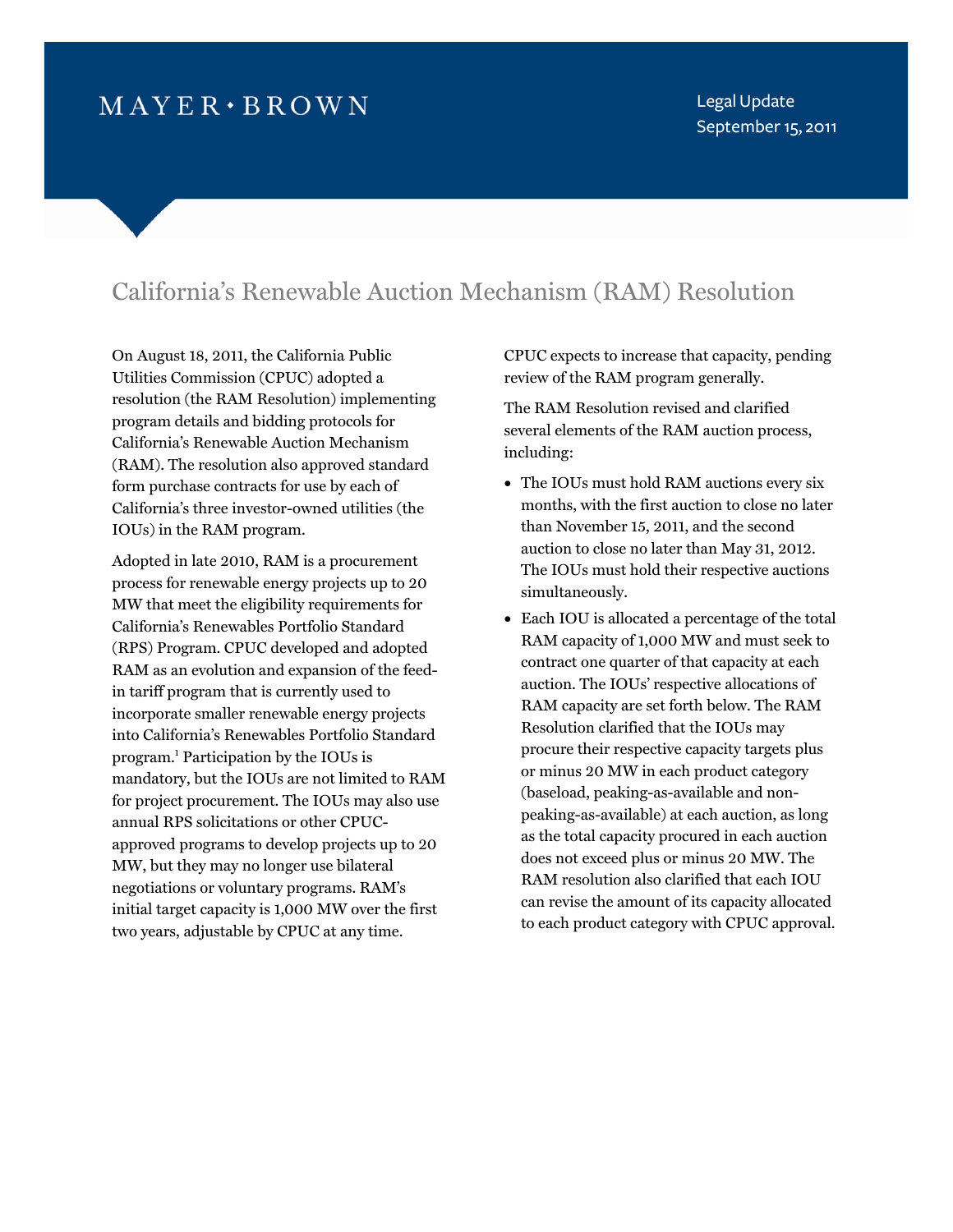| <b>UTILITY</b>                              | CAPACITY (MW) | PER AUCTION (MW) | <b>CAPACITY PER PRODUCT</b><br><b>CATEGORY</b>                                                                                                                                         |
|---------------------------------------------|---------------|------------------|----------------------------------------------------------------------------------------------------------------------------------------------------------------------------------------|
| <b>SOUTHERN CALIFORNIA</b><br><b>EDISON</b> | $259.4^2$     | 65               | 30-65 MW of peaking-as-available<br>(solar) and no more than 35 MW<br>of each of non-peaking-as-<br>available (wind) and baseload.                                                     |
| <b>PACIFIC GAS &amp; ELECTRIC</b>           | 420.9         | 105.2            | 35 MW of each product category                                                                                                                                                         |
| SAN DIEGO GAS &<br><b>ELECTRIC</b>          | 80.7          | 20.2             | A range of 18-20 MW of peaking<br>(both local and non-local) and a<br>range of 1-2 MW of baseload and<br>non-peaking (both local and non-<br>local). Amount varies at each<br>auction. |
| <b>TOTAL</b>                                | 761           | 190.25           |                                                                                                                                                                                        |

- Bids must be for a minimum of one MW, but projects of at least 500 kW may aggregate for purposes of submitting a bid, subject to an aggregation cap of five MW.
- Winning bids at each RAM auction will be selected based on price, least expensive first, until the capacity limit for that auction is reached. The RAM Resolution clarified that the IOUs must add the estimated transmission network upgrade costs resulting from the most recent interconnection study to the bidding project's price when ranking bids.
- In addition to price, IOUs may use evaluation or selection criteria that CPUC has approved or approves in the future and are authorized to use supplier diversity as a secondary project selection criterion. Further, the IOUs are authorized to use a seller concentration limit. PG&E approved a seller concentration limit of 20 MW in its advice letter and was the only IOU to do so.
- RAM contract terms can be for 10, 15 or 20 years.

The RAM Resolution approved the standard form contracts to be used by each of the IOUs in the RAM program. A comparison of each IOU's forms is beyond the scope of this alert, but each form is required to include the following:

- An 18-month time frame for project completion, beginning at the time of contract execution. This period may be extended one time, for a period of six months, for projects that have paid fees and filed applications in a timely fashion upon a showing that there are regulatory delays outside of the developer's control. The RAM Resolution clarified that the 18-month deadline begins from the date of CPUC's approval of a RAM contract, not from the time of the contract's execution.
- A development deposit in the amount of \$20/kW for projects five MW and smaller and \$60/kW and \$90/kW for intermittent and baseload resources, respectively, for projects greater than five MW. The development deposit requirement expires on project completion, but a performance deposit is also required following completion and through the expiration of the power purchase agreement. For projects less than five MW, the development deposit will convert into the performance deposit, and for projects greater than five MW, the performance deposit is equal to 5 percent of expected total project revenues.
- A requirement that projects operate in accordance with good utility (or prudent